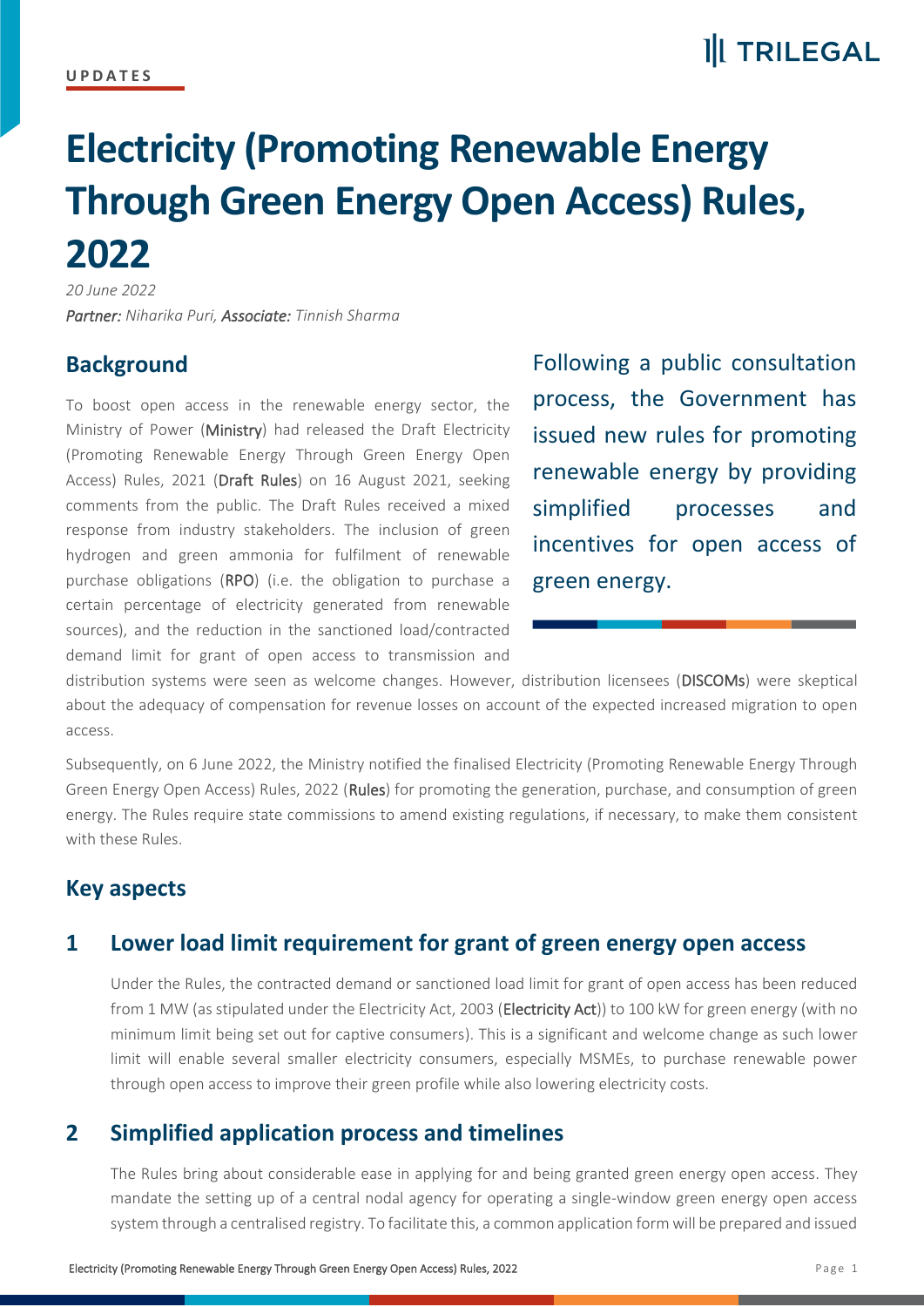by the central nodal agency within 60 days of commencement of the Rules. It shall then be forwarded to the relevant entity responsible for granting open access – i.e. the relevant load despatch centre for short-term open access, and the state or central transmission utility (as the case may be) for medium-term and long-term open access.

The Rules prescribe a 15 day timeline for approval of each application, failing which, the application will be deemed to have been approved subject to the fulfilment of specified technical requirements. Thus, the Rules provide necessary relief to captive open access consumers, especially in states like Haryana where consumers and generators have faced several challenges in developing captive renewable energy projects due to the DISCOMS' refusal to grant open access approvals on arbitrary grounds.

#### **3 Promotion of renewable energy generation**

The Rules seek to promote the generation of renewable energy by providing that green open access will be prioritised over fossil fuels based open access, thereby providing a much needed shot in the arm for the sector.

#### **4 RPO and green certificates**

The Rules provide for uniform RPO to be prescribed for all obligated entities (including DISCOMs, captive consumers, and open access consumers) within the area of a DISCOM, which may be met through:

- i. self-generation of renewable energy;
- ii. procurement of renewable energy through open access directly (third party and captive), or through trading licensees or power markets;
- iii. purchasing green ammonia or green hydrogen;
- iv. purchasing renewable energy certificates; or, most importantly,
- v. requisitions from a DISCOM.

Thus, the Rules allow any entity to now purchase green energy (with the flexibility to give separate requisitions for solar and non-solar), either for fulfiling its RPO or otherwise, through a DISCOM at a tariff determined separately by the appropriate commission. Keeping the DISCOMS' operational interests in mind, the Rules stipulate that any such requisition of green energy from a DISCOM has to be for a minimum period of one year, and any green energy purchased from a DISCOM in excess of the consumer's RPO will be counted towards the DISCOM's RPO compliance. That said, the DISCOM is also required (at the consumer's request) to issue green certificates (i.e. Renewable Energy Certificates, which are market-based instruments certifying that the bearer owns one megawatt-hour (MWh) of electricity generated from a renewable energy source, and are capable of being traded in the open market, including to facilitate the purchaser's RPO compliance) on an annual basis to consumers being supplied green energy through the DISCOM for the green energy procured beyond such consumer's RPO. Consumers could potentially trade such certificates which could be an additional revenue stream. However, the Rules do not clarify if green certificates will also be issued with respect to renewable energy purchased from the DISCOM in excess of the consumer's RPO, where such energy generation is also being counted towards the DISCOM's RPO compliance as, in such a case, green certificates would be received for power that has already been utilised to meet the DISCOM's RPO.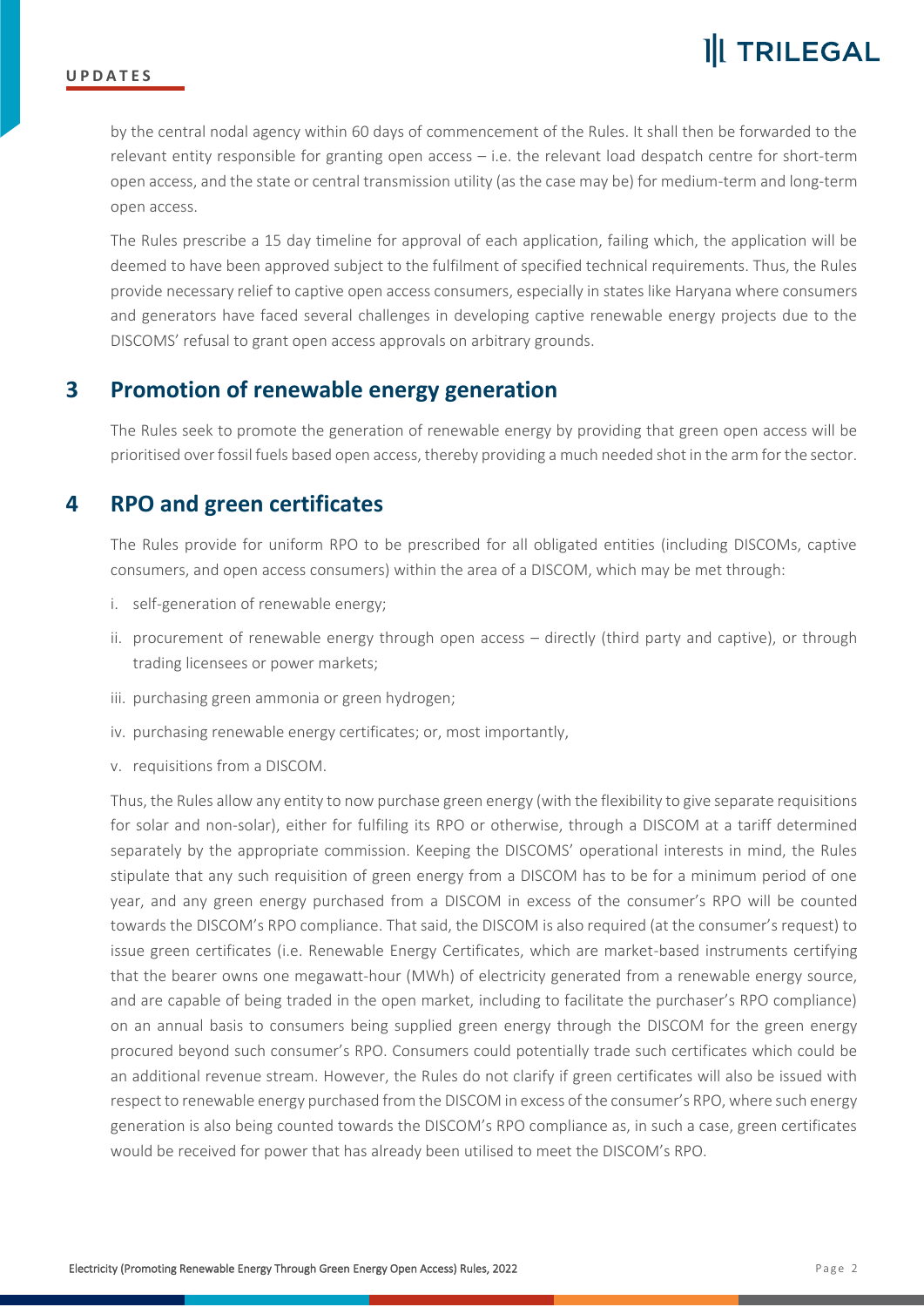#### **U P D A T E S**

## **II** TRILEGAL

#### **5 Green energy open access charges**

Some certainty has also been provided on the open access charges proposed to be levied on green energy open access consumers. The Rules provide that other than:

- i. transmission charges;
- ii. wheeling charges;
- iii. cross-subsidy charges (which are exempt for captive projects under the Electricity Act and for waste-toenergy plants and green hydrogen or green ammonia production through green energy under the Rules); and
- iv. stand-by charges (which will not be more than 10% of the energy charges applicable to a consumer tariff category),

no other open access charges will be levied for green energy open access.

With respect to additional surcharge (i.e., a surcharge payable to meet a DISCOM's fixed costs), the Rules provide that no additional surcharge will be applicable to power produced from waste-to-energy plants and green hydrogen or green ammonia production. In addition, the Rules also exempt the payment of any additional surcharge if 'fixed charges' are being paid by the consumer. While the Rules do not elaborate on what such 'fixed charges' are, it appears that these refer to the fixed charges payable to a DISCOM (as determined under Section 45(3)(a) of the Electricity Act) for supply of power from such DISCOM.

The Rules provide that the cross subsidy surcharge applicable will be as per the Tariff Policy, 2016 issued by the Ministry (which states that cross subsidy surcharges should be reduced over time). However, the Rules instead contemplate an increase in the cross subsidy surcharge over time, albeit setting out a cap on increases in the applicable cross-subsidy surcharge by limiting increases over a 12 year period to no more than 50% of the surcharge fixed for the year in which open access is granted. That said, setting out such cap leads to improved predictability of cash outflows.

The Rules also provide that in order to have a common methodology for calculation of open access charges for green energy open access, model regulations will be issued by the forum of regulators within four months from the Rules being issued. Given that these charges currently vary from state to state, this is a positive step aimed at bringing consistency and uniformity of charges.

#### **6 Banking of surplus energy**

While the Rules allow for banking of surplus energy generated with the grid, the permitted quantum of such banked power has been pegged to a minimum of 30% (which may be higher) of the total monthly electricity consumption from the DISCOM, and not to the total monthly electricity consumption from all sources. In addition, the Rules direct that any banked energy is required to be adjusted within the same month, and cannot be carried forward to subsequent months. While this provision does bring about a consistent position in the banking regime across the country (given that prior to these Rules, banking provisions varied from state to state, with annual banking being allowed in some states, monthly in some, and the provision of banking being withdrawn altogether in some), given the infirm nature of renewable energy, a monthly banking system may result in loss of the excess generation which cannot be consumed within the same month in which it is generated and banked.